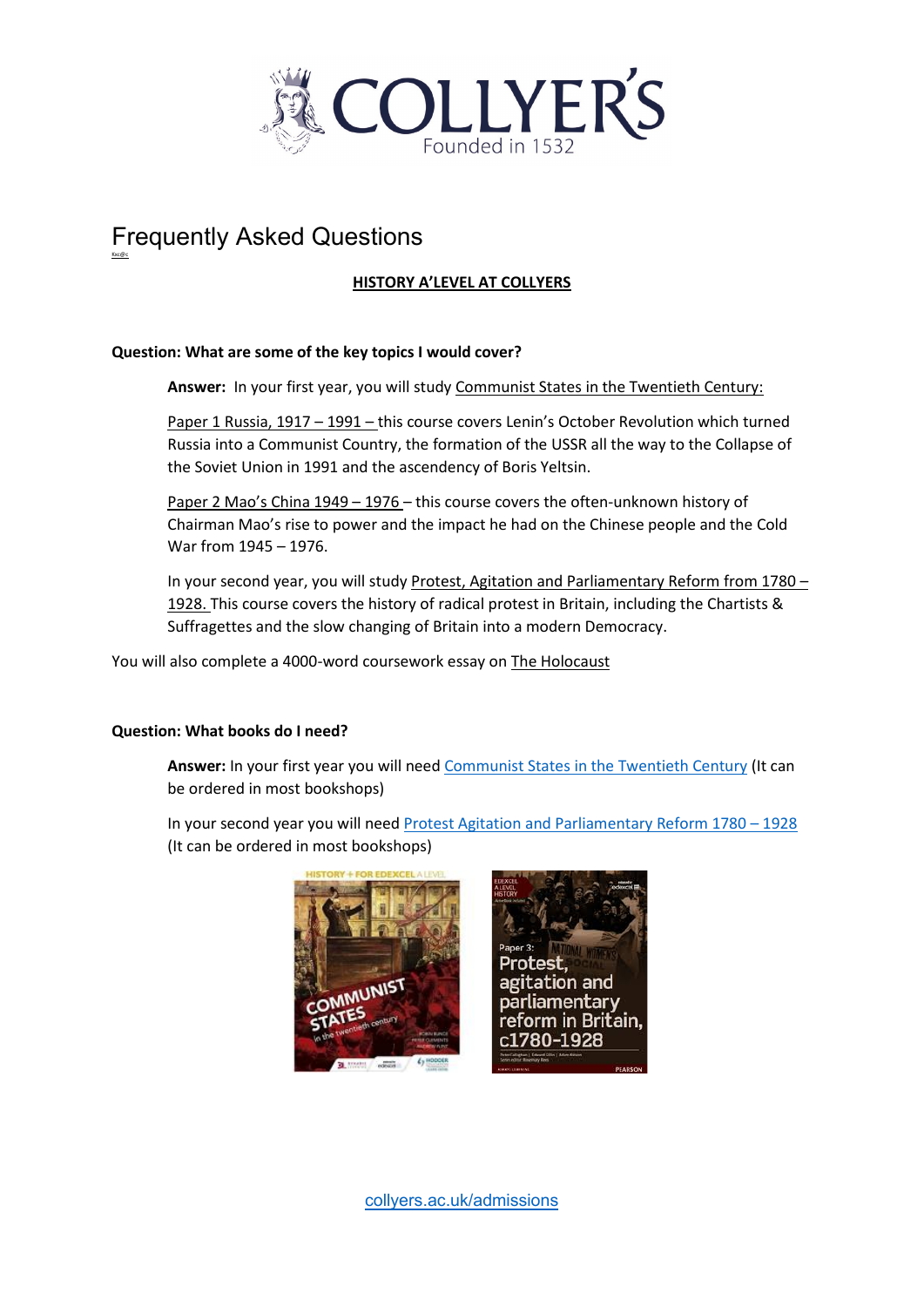

# Frequently Asked Questions

### **Question: What is the learning style like within this subject?**

**Answer:** In History, we use a range of different teaching styles as we know that one size does not fit all. We are a creative department that is also a highly professional and our students comment on the range of activities they undertake and resources available to them.

#### **Question: How will I be assessed?**

**Answer:** The A level History course is 80 % exam and 20 % coursework. You will take 3 exams at the end of your second year at Collyers.

### **Question: What support can I access if I am struggling?**

**Answer:** The History Department offer a range of support through workshops and mentors. You can also access support through the Collyers Study Support Department

## **Question: Are there any subject specific entry requirements?**

**Answer:** Yes, please refer to the prospectu[s here](https://www.collyers.ac.uk/collyers-college-prospectus-21/20/) for general and subject specific entry requirements

#### **Question**: **Are there normally any trips that I can go on?**

**Answer:** Yes. We go to Manchester and Birmingham every year to trace the routes of radical protest in Britain. We are also hoping to go to Krakow and Auschwitz to help students gain a deeper understanding of the Holocaust.



**Question: What do students who have studied this area normally do after Collyer's?**

[collyers.ac.uk/admissions](http://www.collyers.ac.uk/admissions)